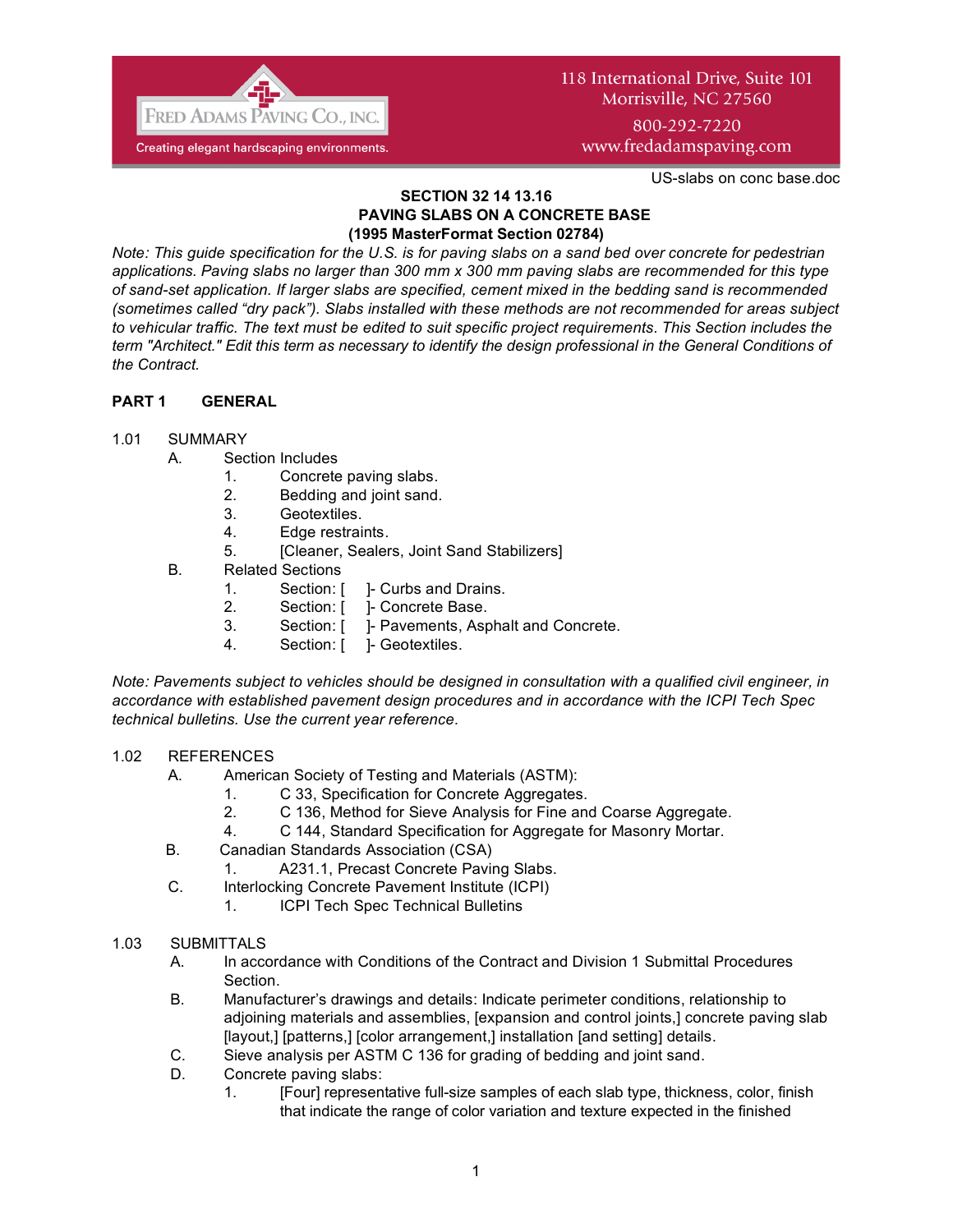

# 118 International Drive, Suite 101 Morrisville, NC 27560

# 800-292-7220 www.fredadamspaving.com

US-slabs on conc base.doc

installation. Color(s) selected by [Architect] [Engineer] [Landscape Architect] [Owner] from manufacturer's available colors.

- 2. Accepted samples become the standard of acceptance for the work.
- 3. Test results from an independent testing laboratory for compliance of paving unit requirements to CSA A231.1.
- 4. Manufacturer's certification of concrete slabs by ICPI as having met applicable CSA standards.
- 5. Manufacturer's catalog product data, installation instructions, and material safety data sheets for the safe handling of the specified materials and products.
- E. Paving Slab Installation Subcontractor:
	- 1. A copy of Subcontractor's current certificate from the Interlocking Concrete Pavement Institute Concrete Paver Installer Certification program.
	- 2. Job references from projects of a similar size and complexity. Provide Owner/Client/General Contractor names, postal address, phone, fax, and email address.

# 1.04 QUALITY ASSURANCE

- A. Paving Subcontractor Qualifications:
	- 1. Utilize an installer having successfully completed concrete paving slab installation similar in design, material, and extent indicated on this project.
	- 2. Utilize an installer holding a current certificate from the Interlocking Concrete Pavement Institute Concrete Paver Installer Certification program.
- B. Regulatory Requirements and Approvals: [Specify applicable licensing, bonding or other requirements of regulatory agencies.].
- C. Mock-Ups:
	- 1. Install a  $7$  ft  $\times$  7 ft  $(2 \times 2 \text{ m})$  slab area.
	- 2. Use this area to determine surcharge of the bedding sand layer, joint sizes, lines, laying pattern(s), color(s), and texture of the job.
	- 3. This area will be used as the standard by which the work will be judged.
	- 4. Subject to acceptance by owner, mock-up may be retained as part of finished work.
	- 6. If mock-up is not retained, remove and properly dispose of mock-up.
- 1.05 DELIVERY, STORAGE & HANDLING
	- A. General: Comply with Division 1 Product Requirement Section.
	- B. Comply with manufacturer's ordering instructions and lead-time requirements to avoid construction delays.
	- C. Delivery: Deliver materials in manufacturer's original, unopened, undamaged containers packaging with identification labels intact.
		- 1. Coordinate delivery and paving schedule to minimize interference with normal use of buildings adjacent to paving.
		- 2. Deliver concrete paving slabs to the site in steel banded, plastic banded or plastic wrapped packaging capable of transfer by fork lift or clamp lift.
	- 3. Unload slabs at job site in such a manner that no damage occurs to the product. D. Storage and Protection: Store materials protected such that they are kept free from mud, dirt, and other foreign materials. [Store concrete paving slab cleaners and sealers per manufacturer's instructions.]
		- 1. Cover bedding sand and joint sand with waterproof covering if needed to prevent exposure to rainfall or removal by wind. Secure the covering in place.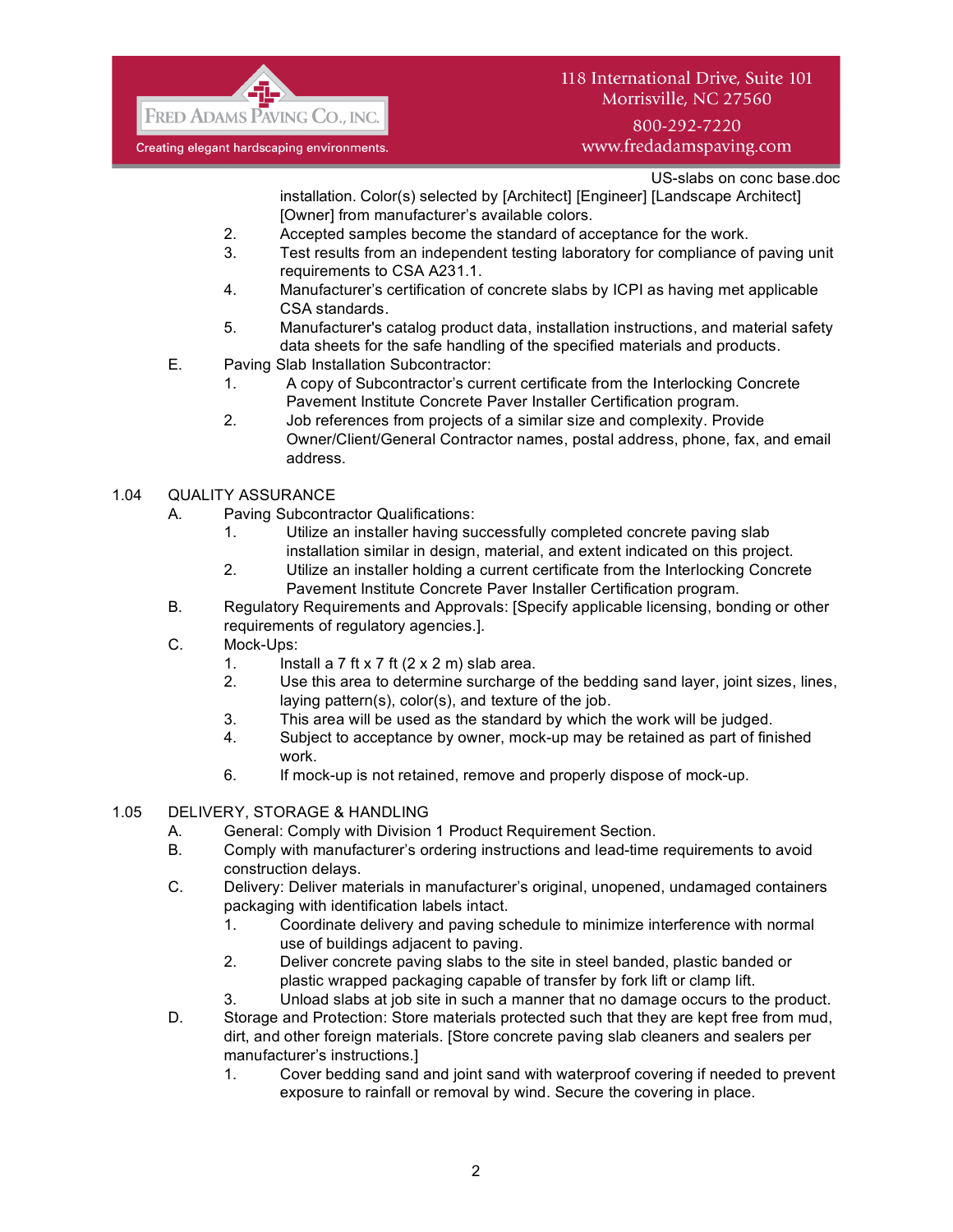

# 118 International Drive, Suite 101 Morrisville, NC 27560

800-292-7220 www.fredadamspaving.com

US-slabs on conc base.doc

## 1.06 PROJECT/SITE CONDITIONS

- A. Environmental Requirements:
	- 1. Do not install sand or slabs during heavy rain or snowfall.
	- 2 Do not install sand and slabs over frozen aggregate base materials.
	- 3. Do not install frozen sand or saturated sand.
	- 4. Do not install slabs on frozen or saturated sand.

## 1.07 MAINTENANCE

- A. Extra Materials: Provide [Specify area] [Specify percentage.] additional material for use by owner for maintenance and repair.
- B. Slabs shall be from the same production run as installed materials.

### **PART 2 PRODUCTS**

#### 2.01 CONCRETE PAVING SLABS

*Note: Concrete paving slabs may have spacer bars on each unit. They are highly recommended for mechanical installation. Manually installed slabs may be installed with or without spacer bars.*

- A. Manufacturer: [Specify ICPI member manufacturer name.].
	- 1. Contact: [Specify ICPI member manufacturer contact information.].
- B. Concrete Paving Slabs:
	- 1. Slab type: [Specify name of product group, family, series, etc.].
		- a. Material Standard: Comply with material standards in CSA A231.1: 650 psi (4.5 MPa) average flexural strength. Freeze-thaw scaling testing requirements shall be waived for applications not exposed to freezing conditions.
		- b. Color [and finish]: [Specify color.] [Specify finish].
		- d. Size: [Specify.] inches [({Specify.}mm)] x [Specify.] inches [({Specify.}mm)] x [Specify.] inches [({Specify.} mm)] thick.
		- e. Manufactured in a plant where paving products are certified by ICPI as having passed manufacturer designated [ASTM] [CSA] requirements in this specification.

#### 2.02 PRODUCT SUBSTITUTIONS

- A. Substitutions: No substitutions permitted.
- 2.03 BEDDING AND JOINT SAND
	- A. Provide bedding and joint sand as follows:
		- 1. Clean, non-plastic, free from deleterious or foreign matter, symmetrically shaped, natural or manufactured from crushed rock.
		- 2. Do not use limestone screenings, stone dust, or sand for the bedding sand material that do not conform to the grading requirements of ASTM C 33.
		- 3. Do not use mason sand or sand conforming to ASTM C 144 for the bedding

sand.

- 4. Where concrete paving slabs are subject to vehicular traffic, utilize sands that are as hard as practically available.
- 5. Sieve according to ASTM C 136.
- 6. Bedding Sand Material Requirements: Conform to the grading requirements of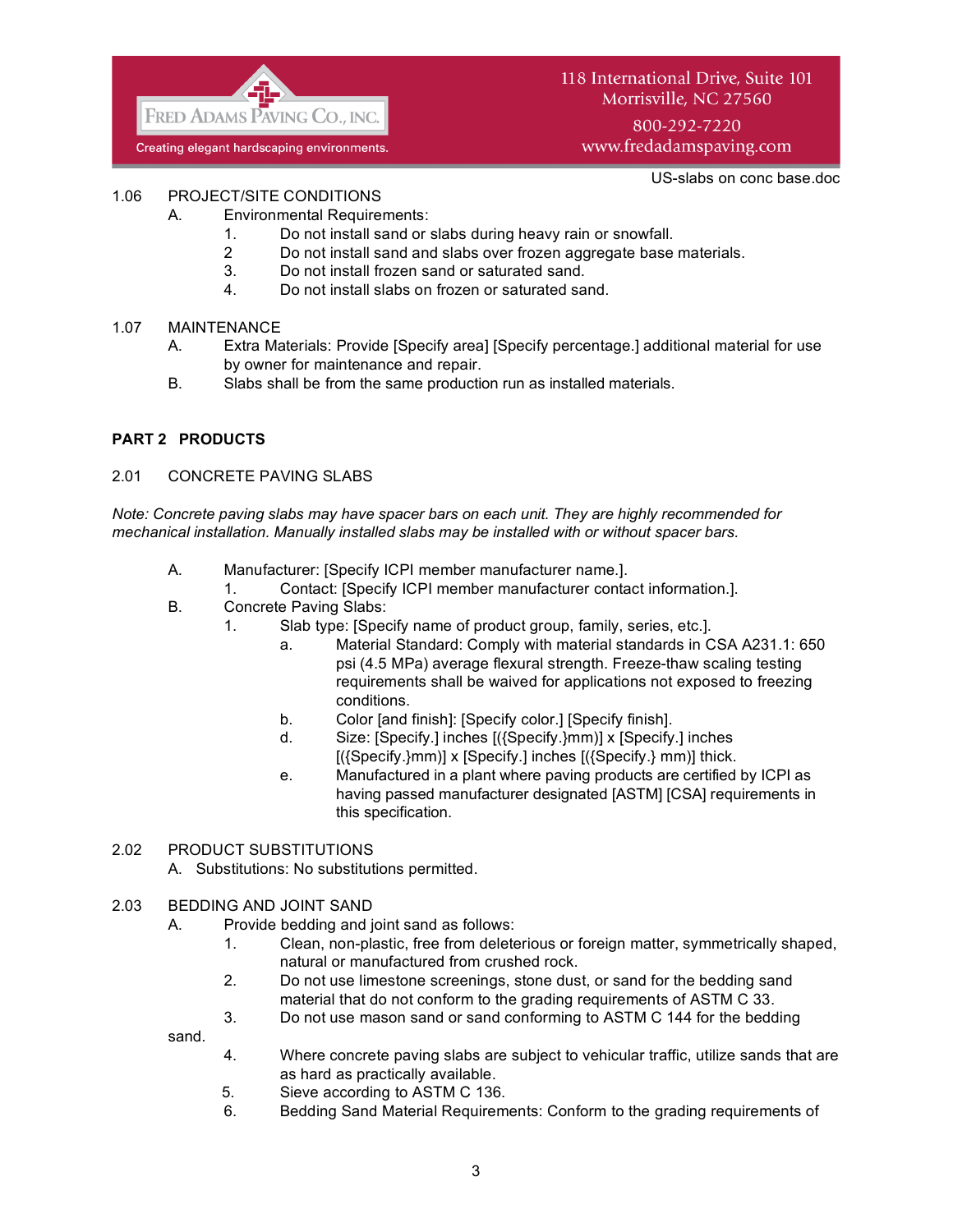

US-slabs on conc base.doc

ASTM C 33 with modifications as shown in Table 1.

Table 1 ASTM C 33Grading Requirements for Bedding Sand Sieve Size Percent Passing 3/8 in. (9.5 mm) 100 No. 4 (4.75 mm) 95 to 100 No. 8 (2.36 mm) 85 to 100 No. 16 (1.18 mm) 50 to 85 No. 30 (0.600 mm) 25 to 60 No. 50 (0.300 mm) 10 to 30 No. 100 (0.150 mm) 2 to 10 No. 200 (0.075 mm) 0 to 1

*Note: Coarser sand than that specified in Table 2 below may be used for joint sand including C 33 or A23.1 material as shown in Table 1. Use material where the largest sieve size easily enters the smallest joints. For example, if the smallest slab joints are 2 mm wide, use sand 2 mm and smaller in particle size. If C 33 sand is used for joint sand, extra effort may be required in sweeping material and compacting the slabs in order to completely fill the joints.* 

> 7. Joint Sand Material Requirements: Conform to the grading requirements of ASTM C 144 as shown with modifications in Table 2 below:

|                            | Table 2                           |                          |
|----------------------------|-----------------------------------|--------------------------|
|                            | ASTM C 144 Grading for Joint Sand |                          |
|                            | Natural Sand                      | <b>Manufactured Sand</b> |
| Sieve Size                 | <b>Percent Passing</b>            | <b>Percent Passing</b>   |
| No. 4 (4.75 mm) 100        |                                   | 100                      |
| No. 8 (2.36 mm) 95 to 100  |                                   | 95 to 100                |
| No. 16 (1.18 mm) 70 to 100 |                                   | 70 to 100                |
| No. 30 (0.600 mm) 40 to 75 |                                   | 40 to 100                |
| No. 50 (0.300 mm) 10 to 35 |                                   | 20 to 40                 |
| No. 100 (0.150 mm) 2 to 15 |                                   | 10 to 25                 |
| No. 200 (0.075 mm) 0 to 1  |                                   | 0 to 10                  |

#### 2.04 EDGE RESTRAINTS

*Note: Specify specific components of a system, manufactured unit or type of equipment. See ICPI Tech Spec 3*, Edge Restraints for Interlocking Concrete Pavements *for guidance on selection and design of edge restraints.*

- A. Provide edge restraints installed around the perimeter of all interlocking concrete paving unit areas as follows:
	- 1. Manufacturer: [Specify manufacturer.].
	- 2. Material: [Plastic] [Concrete] [Aluminum] [Steel] [Pre-cast concrete] [Cut stone] [Concrete].
	- 3. Material Standard: [Specify material standard.].

#### 2.05 ACCESSORIES

A. Provide accessory materials as follows: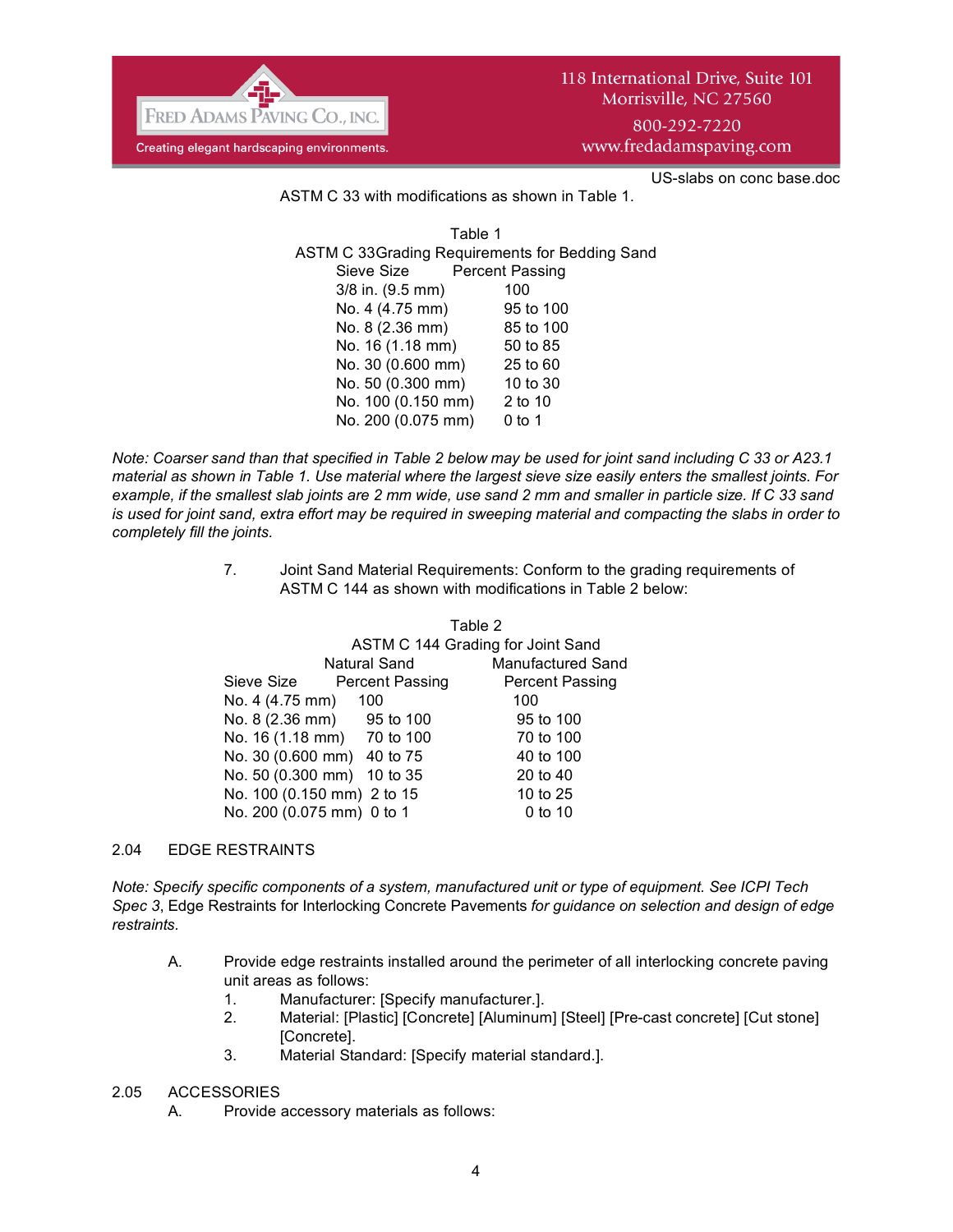

800-292-7220 www.fredadamspaving.com

US-slabs on conc base.doc

- 1. Geotextile Fabric:
	- a. Material Type and Description: [Specify material type and description.].
	- b. Material Standard: [Specify material standard.].
	- c. Manufacturer: [Acceptable to concrete paving slab manufacturer] [Specify manufacturer.].

*Note: Delete article below if cleaners, sealers, and/or joint sand stabilizers are not specified.*

- 2. **[Cleaners] [Sealers] [Joint sand stabilizers]** 
	- a. Material Type and Description: [Specify material type and description.].
	- b. Material Standard: [Specify material standard.].
	- c. Manufacturer: [Specify manufacturer.].

# **PART 3 EXECUTION**

- 3.01 ACCEPTABLE INSTALLERS
	- A. [Specify acceptable paving subcontractors.].

*Note: The elevations and surface tolerance of the base determine the final surface elevations of concrete paving slabs. The paving slab installation contractor cannot correct deficiencies in the base surface with additional bedding sand or by other means. Therefore, the surface elevations of the base should be checked and accepted by the General Contractor or designated party, with written certification to the paving subcontractor, prior to placing bedding sand and concrete paving slabs.*

## 3.02 EXAMINATION

- A. Acceptance of Site Verification of Conditions:
	- 1. General Contractor shall inspect, accept and certify in writing to the paving slab installation subcontractor that site conditions meet specifications for the following items prior to installation of interlocking concrete paving slabs.
		- a. Verify that subgrade preparation, compacted density and elevations conform to specified requirements.
		- b. Verify that geotextiles, if applicable, have been placed according to drawings and specifications.
		- c. Verify that [Aggregate] [Cement-treated] [Asphalt-treated] [Concrete] [Asphalt] base materials, thickness, [compacted density], surface tolerances and elevations conform to specified requirements.
		- d. Provide written density test results for soil subgrade, [aggregate] [cement-treated][asphalt-treated][asphalt] base materials to the Owner, General Contractor and paving slab installation subcontractor.
		- e. Verify location, type, and elevations of edge restraints, [concrete collars around] utility structures, and drainage holes and inlets.
	- 2. Do not proceed with installation of bedding sand and concrete paving slabs until [subgrade soil and] base conditions are corrected by the General Contractor or designated subcontractor.

## 3.03 PREPARATION

- A. Verify that concrete base is clean and dry, certified by General Contractor as meeting material, installation and grade specifications.
- B. Verify that base [and geotextile] is ready to support sand, [edge restraints,] and, slabs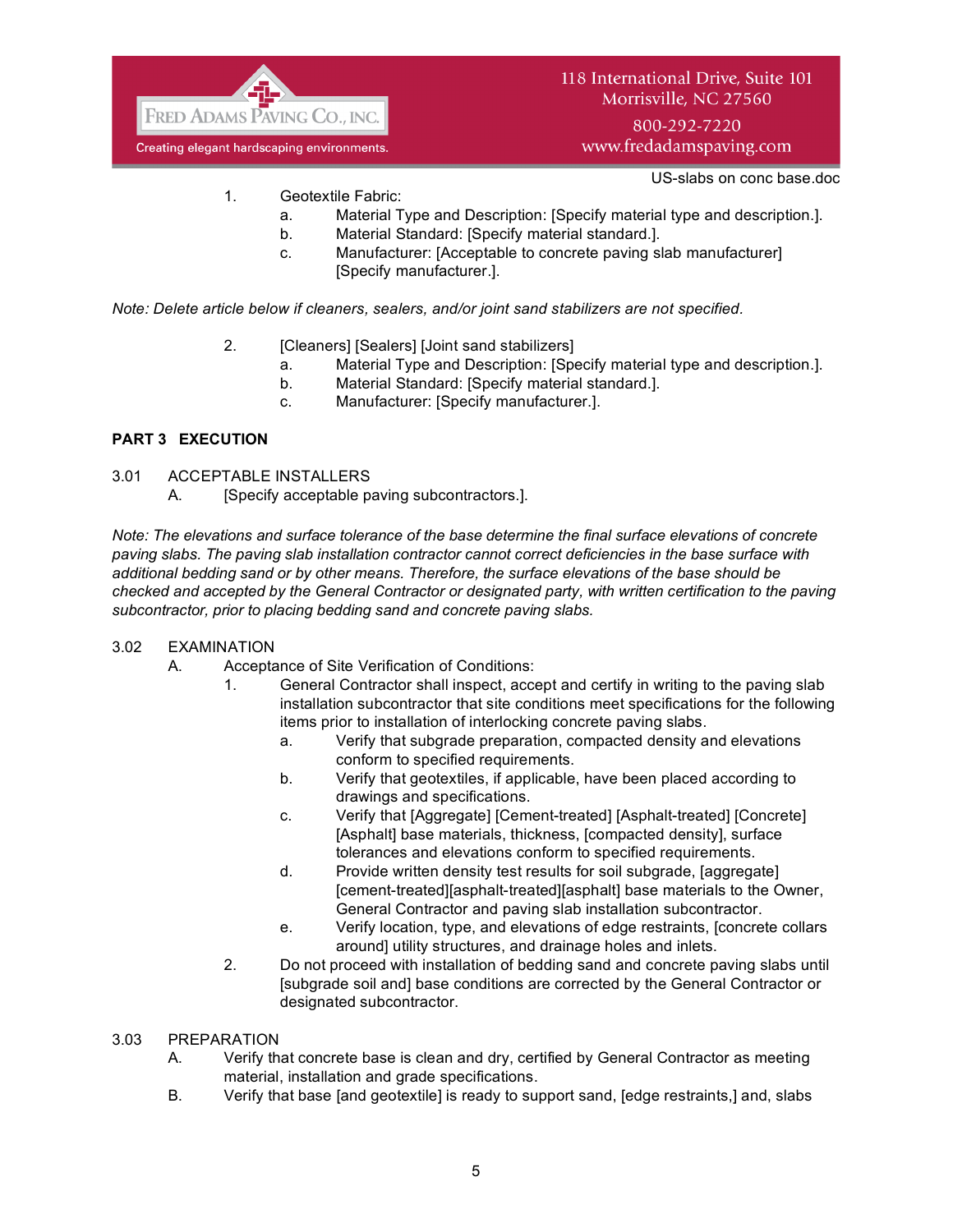

US-slabs on conc base.doc

and imposed loads.

- C. Edge Restraint Preparation:
	- 1. Install edge restraints per the drawings [and manufacturer's recommendations] [at the indicated elevations].

*Note: Retain the following two subparagraphs if specifying edge restraints that are fastened to the base.*

2. Mount directly to concrete base. Do not install on bedding sand.

# 3.04 INSTALLATION

- A. Spread bedding sand evenly over the base course and screed to a nominal 1 in. (25 mm) thickness. Spread bedding sand evenly over the base course and screed rails, using the rails and/or edge restraints to produce a nominal 1 in. (25 mm) thickness, allowing for specified variation in the base surface.
	- 1. Compact screeded bedding sand with at least two passes of vibratory plate compactor having a centrifugal compaction force of 4,000 lbs. (18 kN) and a frequency of 75 to 90 Hz.
	- 2. Loosen 3 to 4 mm of the bedding sand surface with a rake. Maintain a consistent thickness of loosened bedding sand with no clumps or areas with little or no loosened sand on the surface.
	- 3. Do not disturb sand.
	- 4. Screeded area shall not substantially exceed that which is covered by slabs in one day.
	- 5. Do not use bedding sand to fill depressions in the base surface.

*Note: When initially placed on the bedding sand, manually installed slabs often touch each other, or their spacer bars if present. Joint widths and lines (bond lines) are straightened and aligned to specifications with rubber hammers and pry bars as paving proceeds.*

B. Lay paving slabs in pattern(s) shown on drawings. Place units hand tight without using hammers. Make horizontal adjustments to placement of laid slabs with rubber hammers as required.

*Note: Contact manufacturer of concrete paving slabs for recommended joint widths.*

- C. Provide joints between slabs [1/16 in. and 3/16 in. (2 and 5 mm)] wide. No more than 5% of the joints shall exceed [1/4 in. (6 mm)] wide to achieve straight bond lines.
- D. Joint (bond) lines shall not deviate more than  $\pm 1/2$  in. ( $\pm 15$  mm) over 50 ft. (15 m) from string lines.
- E. Fill gaps at the edges of the paved area with cut slabs or edge units.
- F. Cut slabs to be placed along the edge with a [double blade slab splitter or] masonry saw. Cut units shall be no smaller than [1/3 of a whole slab].

*Note. Specify requirements for edge treatment in paragraph below.*

- G. [Adjust bond pattern at pavement edges such that cutting of edge slabs is minimized.] [Cut slabs at edges as indicated on the drawings.]
- H. Keep skid steer and forklift equipment off newly laid slabs that have not received initial compaction and joint sand.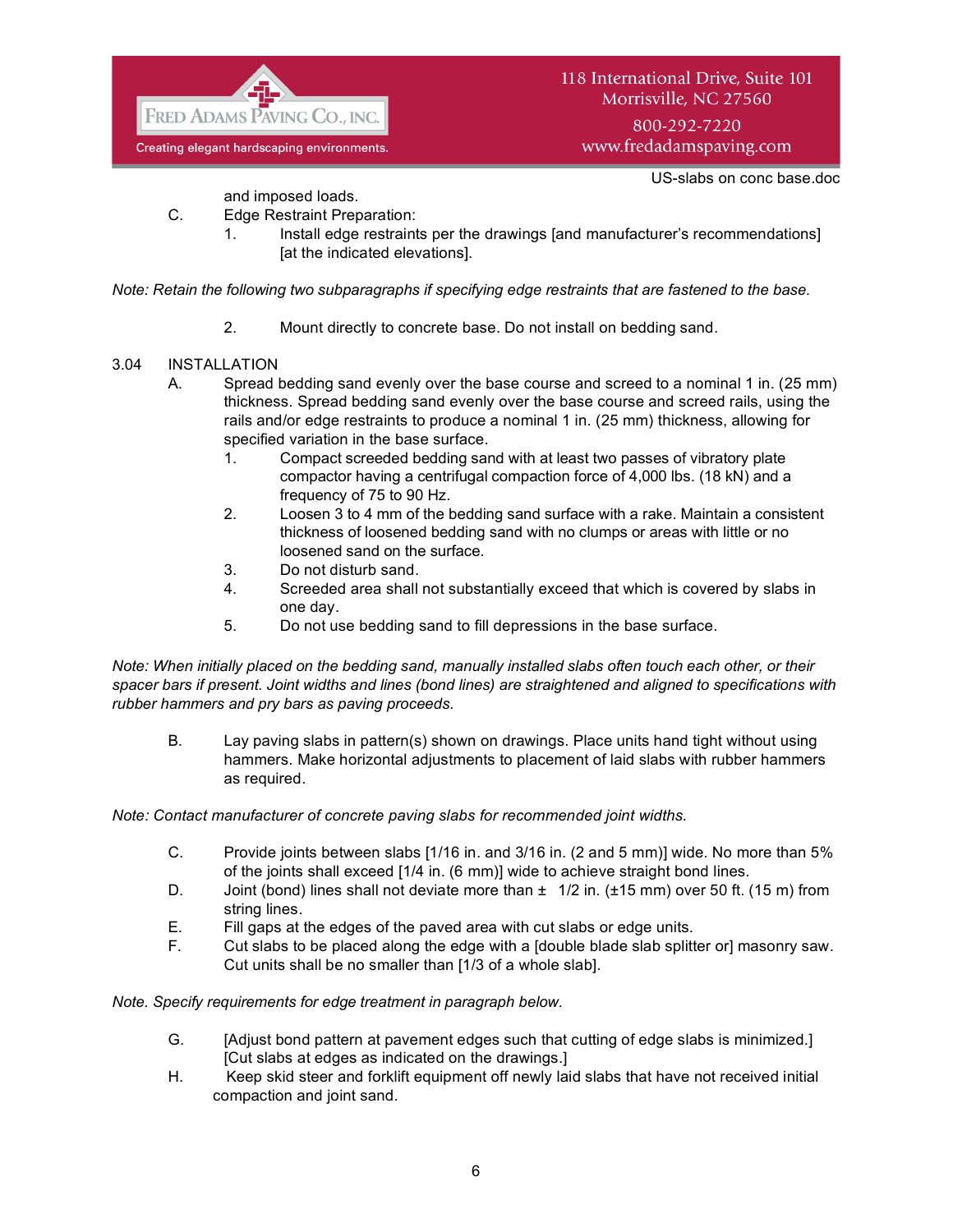

# 118 International Drive, Suite 101 Morrisville, NC 27560

# 800-292-7220 www.fredadamspaving.com

# US-slabs on conc base.doc

- I. After an area is completely paved, compact the units into the sand with a mechanical plate vibrator using rollers or a neoprene pad.
- J. Use a low-amplitude plate compactor capable of at least minimum of 4,000 lbf (18 kN) at a frequency of 75 to 100 Hz. Remove any cracked or damaged slabs and replace with new units.
- K. Simultaneously spread, sweep and compact dry joint sand into joints continuously until full. This will require at least 4 to 6 passes with a plate compactor. Do not compact within 6 ft (2 m) of unrestrained edges of paving units.
- K. All work within 6 ft. (2 m) of the laying face must shall be left fully compacted with sandfilled joints at the end of each day or compacted upon acceptance of the work. Cover the laying face or any incomplete areas with plastic sheets overnight if not closed with cut and compacted slabs with joint sand to prevent exposed bedding sand from becoming saturated from rainfall.
- L. Remove excess sand from surface when installation is complete.

*Note: Excess joint sand can remain on surface of paving slabs to aid in protecting their surface especially when additional construction occurs after their installation. If this is the case, delete the article above and use the article below. Designate person responsible for directing timing of removal of excess joint sand.*

- M. Allow excess joint sand to remain on surface to protect slabs from damage from other trades. Remove excess sand when directed by [Architect].
- N. Surface shall be broom clean after removal of excess joint sand.

# 3.05 FIELD QUALITY CONTROL

*Note: Surface tolerances on flat slopes should be measured with a rigid straightedge. Tolerances on complex contoured slopes should be measured with a flexible straightedge capable of conforming to the complex curves on the pavement surface.*

- A. The final surface tolerance from grade elevations shall not deviate more than  $\pm 3/8$  in. (±10 mm) under a 10 ft (3 m) straightedge.
- B. Check final surface elevations for conformance to drawings.
- C. The surface elevation of slabs shall be 1/8 in. to 1/4 in. (3 to 6 mm) above adjacent drainage inlets, concrete collars or channels.
- D. Lippage: No greater than 1/8 in. (3 mm) difference in height between adjacent slabs.

*Note: Cleaning and sealing may be required for some applications. See ICPI Tech Spec 5, Cleaning and* Sealing Interlocking Concrete Pavements *for guidance on when to clean and seal the slab surfaces, and when to stabilize joint sand. Delete article below if cleaners, sealers, and or joint sand stabilizers are not applied.*

## 3.06 [CLEANING] [SEALING] [JOINT SAND STABILIZATION]

A. [Clean] [Seal] [Apply joint sand stabilization materials between] concrete paving slabs in accordance with the manufacturer's written recommendations.

## 3.07 PROTECTION

A. After work in this section is complete, the General Contractor shall be responsible for protecting work from damage due to subsequent construction activity on the site.